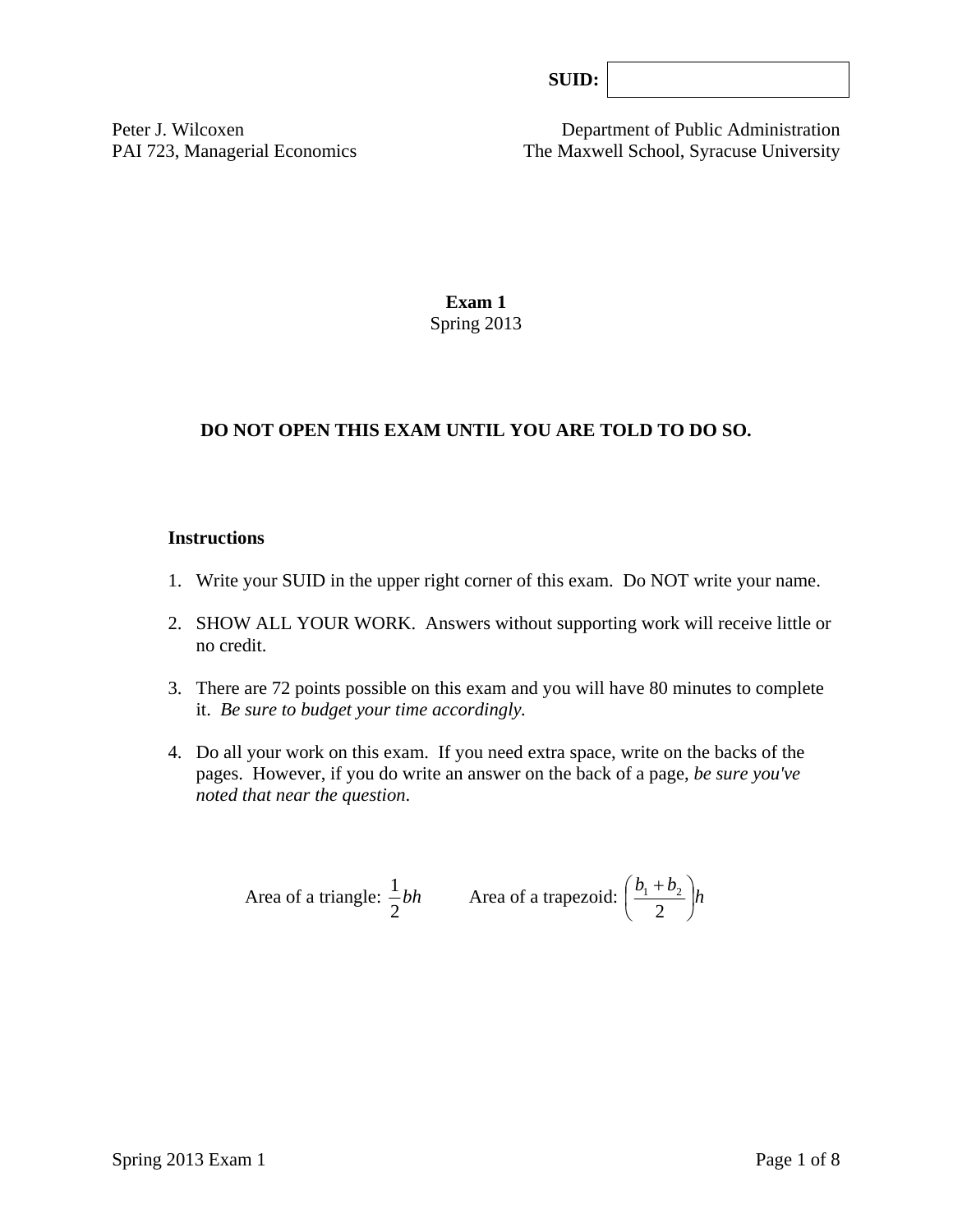### **Part 1 (24 points)**

A good is purchased by 100 type-A people. Each person has an individual willingness to pay given by WTPai below. The good is produced by two groups of sellers: X and Y. There are 20 type-X sellers and 1 type-Y seller. The willingness to accept for each type is shown below.

| Individual buyer:         | $WTPai = 50 - Qai$    |
|---------------------------|-----------------------|
| Individual type-X seller: | $WTAxi = (1/15)*Qxi$  |
| Individual type-Y seller: | $WTAyi = (1/100)*Qyi$ |

(a) *12 points.* Please compute:  $\Box$  the market equilibrium price and quantity;  $\Box$  the quantity purchased by an individual buyer;  $\Box$  the quantity produced by an individual seller of each type. □ Illustrate your results with an appropriate graph. *Please note that an extra page has been provided to give you more space.*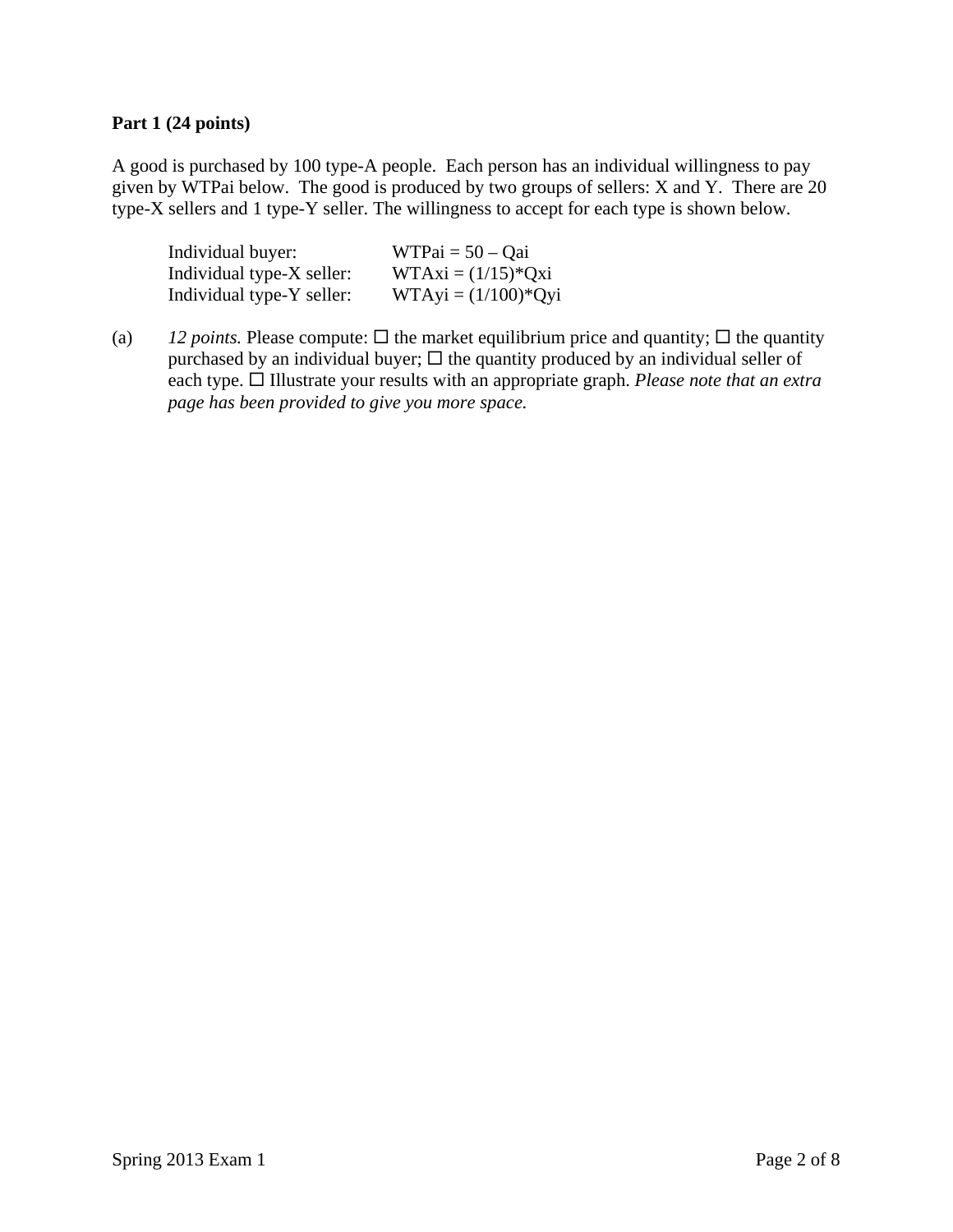# **Part 1, continued.**

Extra space for part 1(a).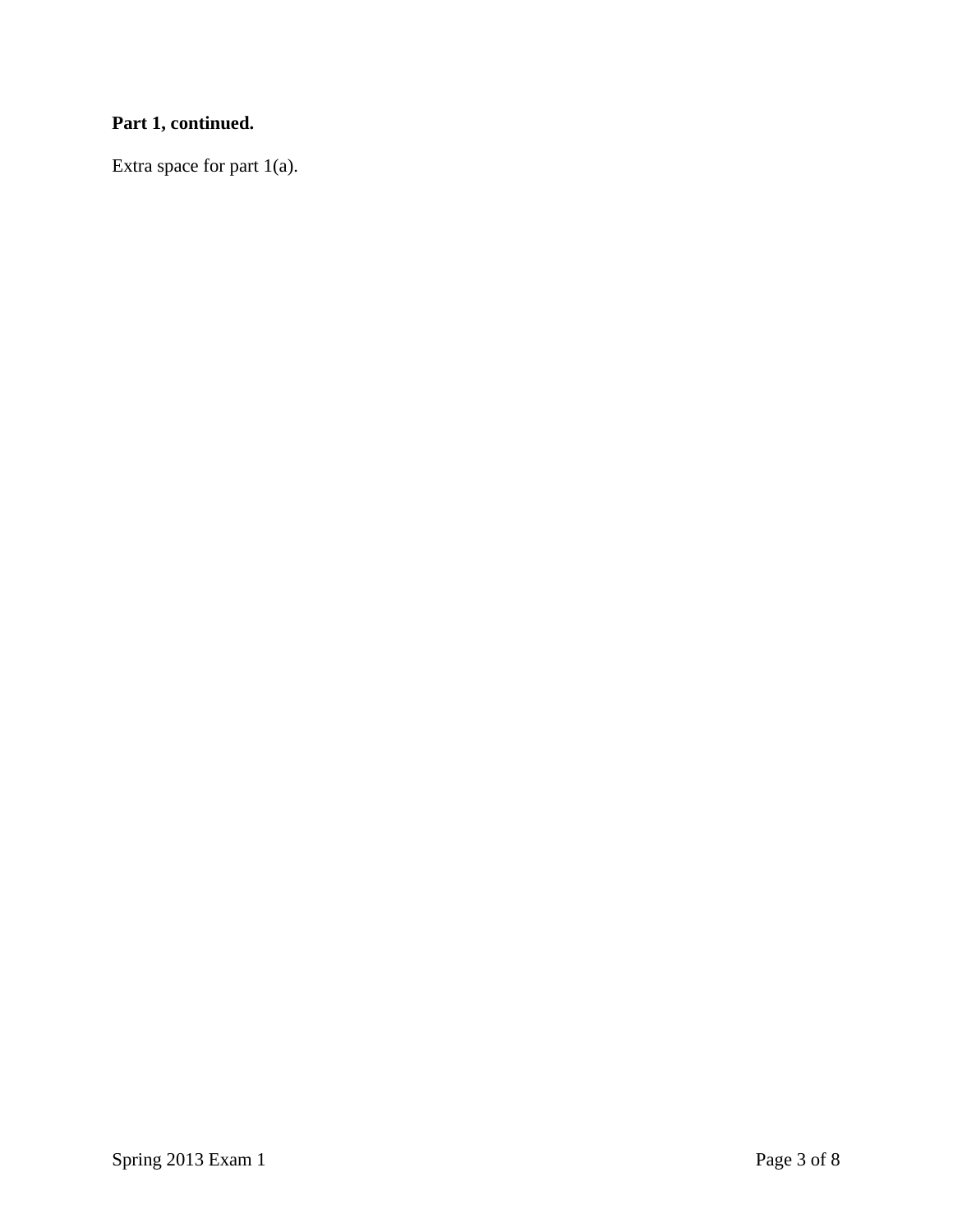# **Part 1, continued**

Now suppose the government imposes a tax of \$5 on the good.

(b) *12 points.* Please compute:  $\Box$  the new equilibrium price and quantity;  $\Box$  the new quantity purchased by an individual buyer;  $\Box$  the new quantity produced by a seller of each type;  $\Box$  the total amount of revenue raised by the tax; and  $\Box$  the amount of the total tax burden each buyer or seller bears.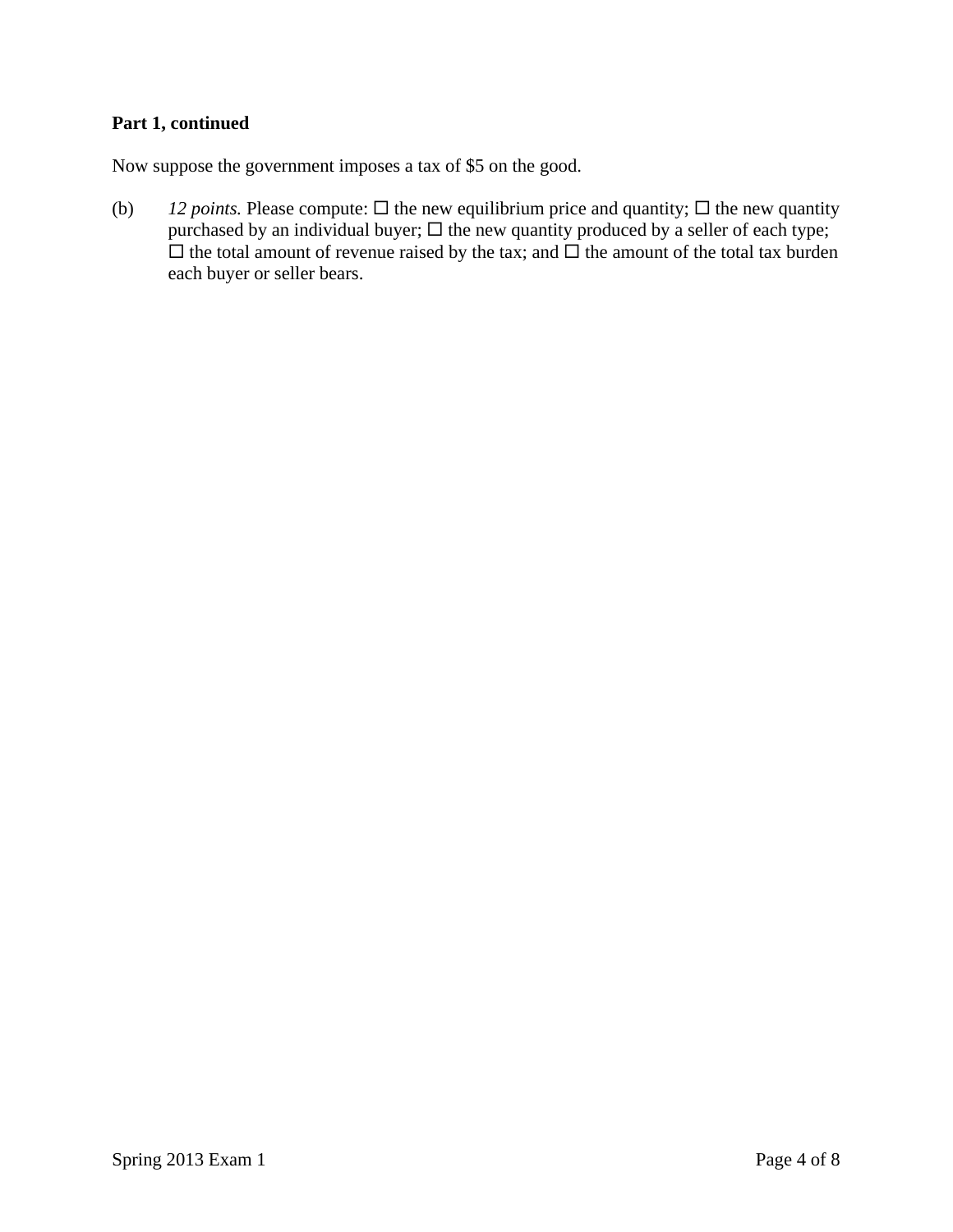### **Part 2 (12 points)**

A good is produced by two suppliers: a domestic firm and a foreign firm. Imported products are currently subject to a \$50 tariff and the market price is currently \$500. A total of 1000 units are being consumed and the elasticity of demand is -1. Domestic firms are producing 600 units and are known to have a supply elasticity of 2. The supply by foreign firms is perfectly elastic at a willingness to accept of \$450.

(a)  $12$  *points*. Please determine:  $\Box$  the new equilibrium price and total quantity if the tariff were removed;  $\Box$  the new production by domestic and foreign firms; and  $\Box$  all changes in CS, PS and government revenue.  $\Box$  What is the net gain or loss from removing the tariff?  $\Box$  Illustrate your results with an appropriate graph or graphs.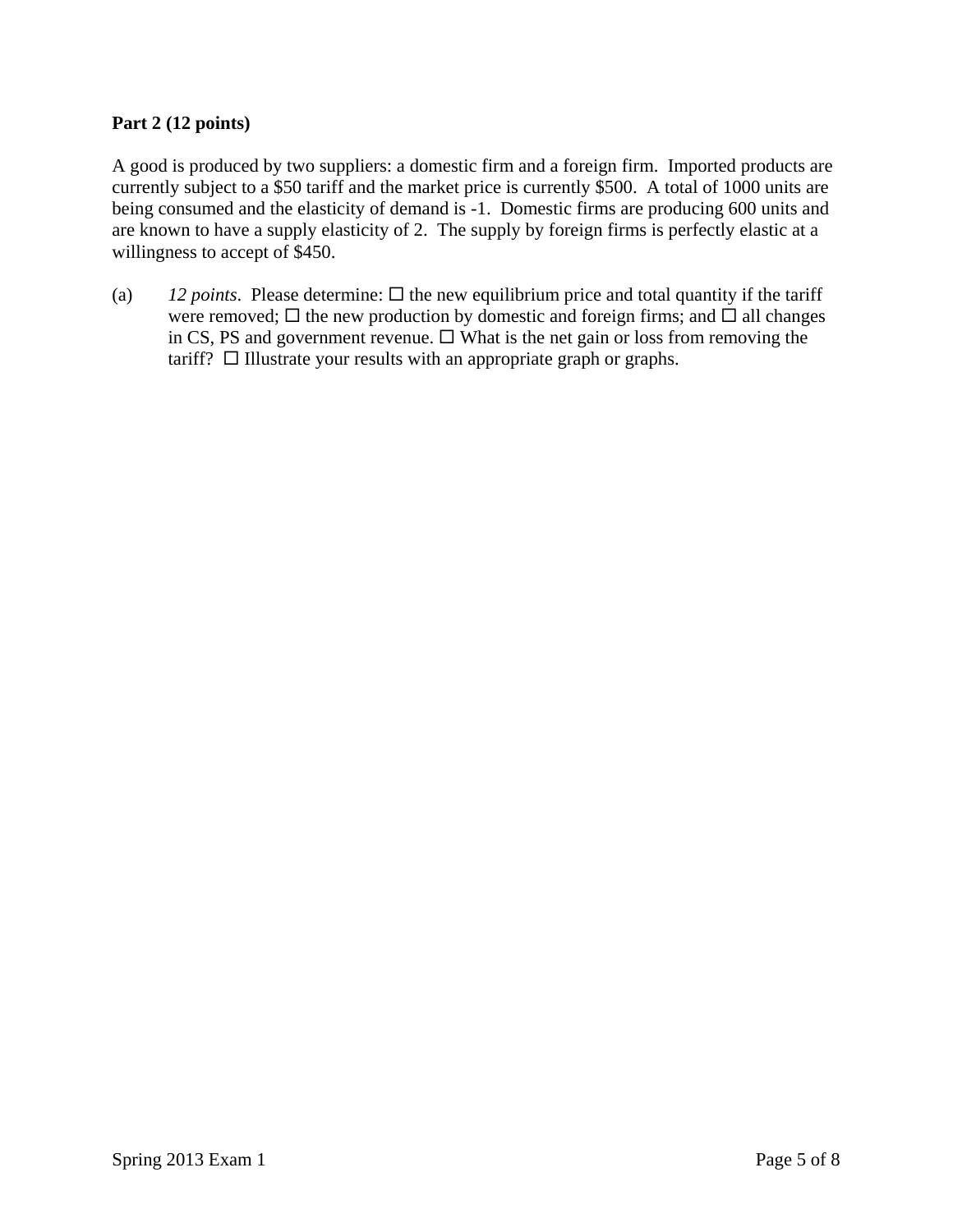### **Part 3 (12 points)**

A regulated health insurance company provides prescription drug coverage in two markets: one for disease X and one for disease Y. Based on what it originally expected to have to pay for each type of patient, its WTA for a policy to cover disease X was \$2000 and its WTA for a policy to cover disease Y was \$4000. The firm is required to break even and has been offering policies in each market at prices equal to its original WTA: that is,  $Px = $2000$  and  $Py = $4000$ . It now has 1000 customers in the X market and 2000 in the Y market. However, medical care has changed over time. Now disease X is cheaper to treat and Y is more expensive. The firm is still charging the original prices but its true WTA is now \$1200 for X and \$4400 for Y. Also, the firm knows that the elasticity of demand for each policy is -0.5.

(a) *12 points*. Please determine:  $\Box$  the firm's extra revenue or loss in each market and indicate whether it is still breaking even;  $\Box$  the new quantity it would sell in each market if prices were adjusted to the new WTAs;  $\Box$  the change in CS that would result in each market; and  $\Box$  the total change in CS (both markets together) if prices were adjusted? Briefly explain  $\Box$  who is gaining or losing from the existing situation and why.

This problem is loosely based on an issue that has arisen with Medicare Part D.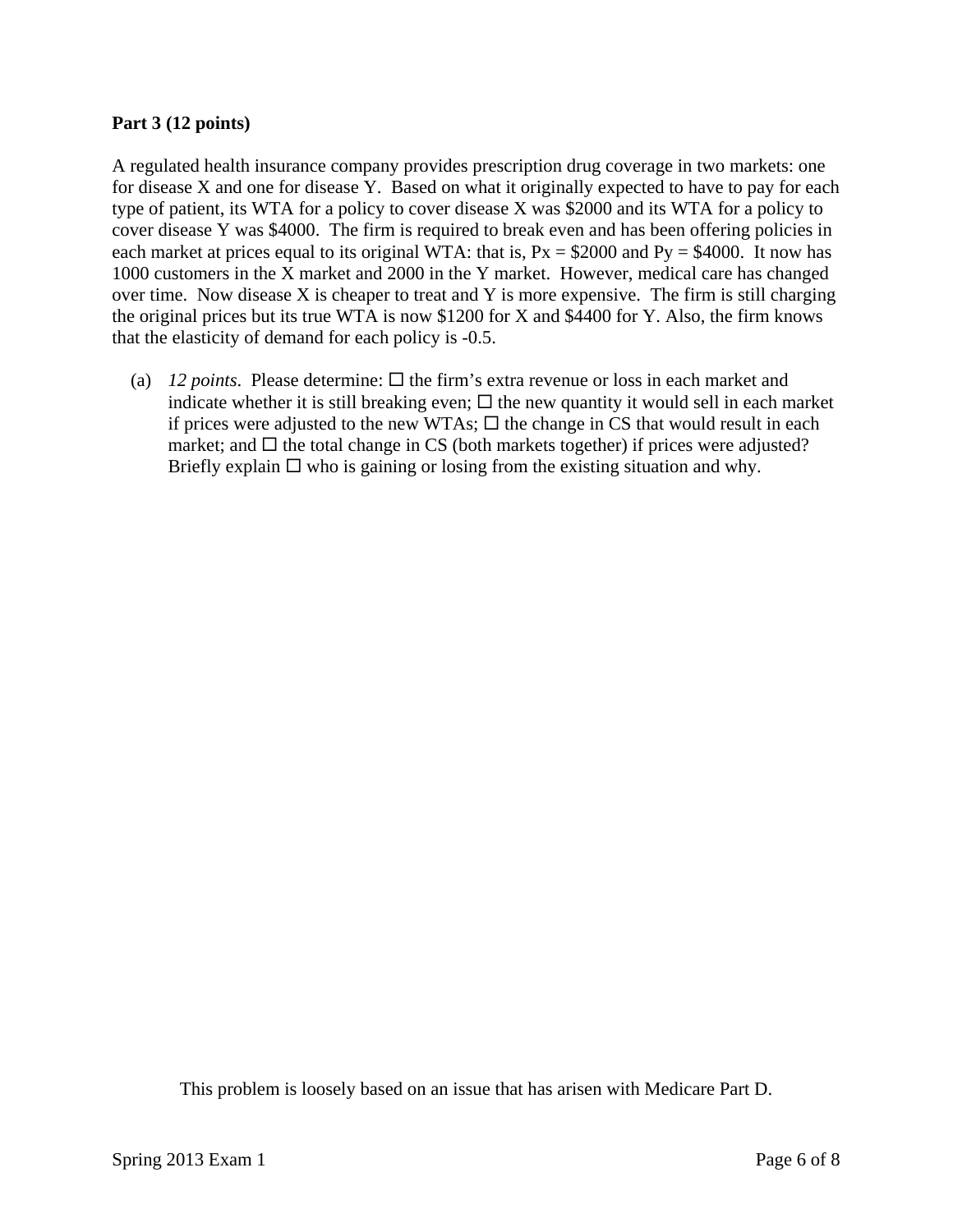### **Part 4 (12 points)**

Suppose a state has 1 million low-skilled workers who earn \$8 per hour. There is currently no minimum wage and the market is in equilibrium. The legislature would like to impose a minimum wage but it is unwilling to have more than 25,000 workers lose their jobs as a result. The elasticity of labor demand is believed to be -0.2 and the elasticity of labor supply is 0.5.

(a) *12 points*. Please determine:  $\Box$  the highest minimum wage consistent with the legislature's goal of limiting job *losses* to 25,000. Then determine the effect of the higher wage on the surplus received by workers.